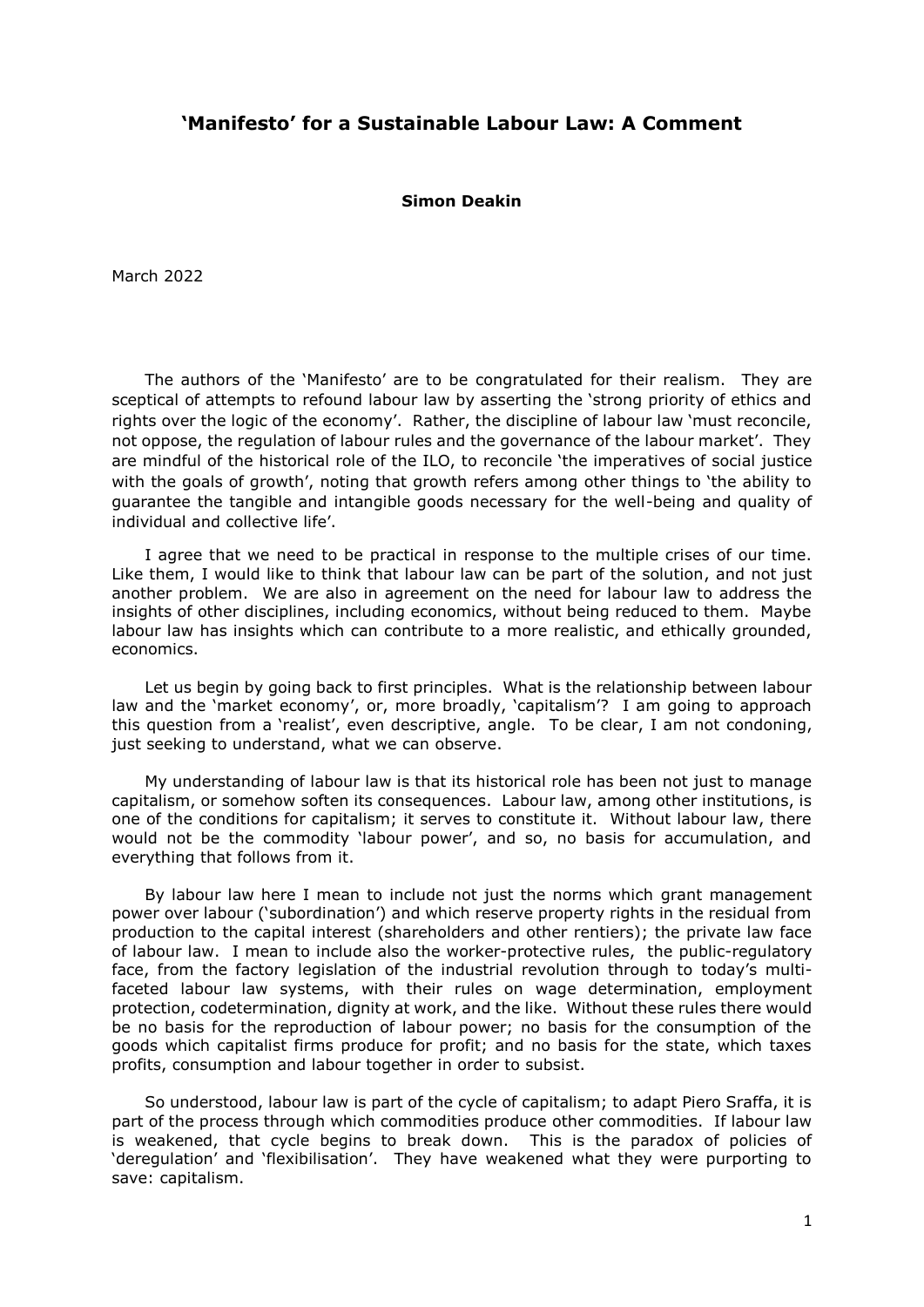Capitalism is actually more than the market. We learn this from Karl Polanyi: in a crisis, the capitalist class itself needs to be protected from the market. It is why we have central banks. Capitalism is also more than the interests of capitalists. Capitalism drives firms to be profitable, and if they are not, they do not survive. The legal system has provided us with many mechanisms of selection to achieve this, from insolvency law to takeover bids.

In a monetary economy, value is detached from the material basis of production, and profit purified. It does not matter to the individual firm if its profits come from innovation or from exploitation. Firms prosper by buying low and selling high; from externalising social and environmental costs.

For capitalism as a system, however, this is catastrophic. It is an example of what J.M. Keynes called the 'fallacy of composition', or Lin Ostrom the 'collective action problem'. If a way is not found to make capital internalize its environmental and social costs, there can be no basis for capitalist production beyond the immediate term. This is how I understand the issue of 'sustainability'.

If capitalism is only extractive, only a zero sum game, it will not persist. Marx saw this clearly and predicted capitalism's end. He did not foresee that capitalism would survive into the twentieth century through institutions which include the employment contract, collective bargaining and the welfare state. But the stabilization these institutions achieved was precarious and temporary. The solutions arrived at in the middle decades of the twentieth century were unpicked, bit by bit.

In the process, there was a rebalancing of wealth and power. Returns to labour fell, while those to capital rose. Inequalities of income and wealth, declining for several decades, began to revive. Some of the capital 'liberated' by wage suppression went into innovation, but much of it was diverted into speculation. Consumption was skewed towards the wealthy, and innovation with it. So now we have innovation for the rich, which is producing a technology of surveillance and control.

For those who wish to bring on the end of capitalism, and to map a post-capitalist future, this is good news. Capitalism is facing the kind of existential crisis which Marx predicted. If so, now may be the moment to reflect on what Alexander Solzhenitsyn wrote about the end of the Soviet Union. The clock of communism had stopped ticking, but the building was about to collapse. The question was not how to build a new building, but to avoid being crushed in the rubble of the old one.

In fact, fortunately or otherwise, the clock of capitalism is not about to stop ticking. There was an alternative to the Soviet model at the end of the 1980s: the social democracies, as they then were, of western Europe and north America. Today, capitalism is a global system, within which there are increasingly few distinct varieties. The oligarchical capitalism of post-communist societies is being replicated across the developing world and has its adherents in parts of the global north. The oligarchical model sees a role for the protective aspects of labour law, although not its democratic ones; China has the employment contract and collective bargaining, but no freedom of association. Whether oligarchy proves to be sustainable remains to be seen. China has its satellites and would-be emulators. But maybe the China of today is an ancien régime, awaiting its revolution.

In Europe, the weakening of social democracy threatens democracy. There is no iron law linking capitalism and democracy. The widening gap between wages and profits is undermining trust in public institutions. Populism is filling the void. To save democracy, we urgently need to reinvigorate the egalitarian institutions of capitalism: collective bargaining and codetermination on the one hand; social insurance and progressive